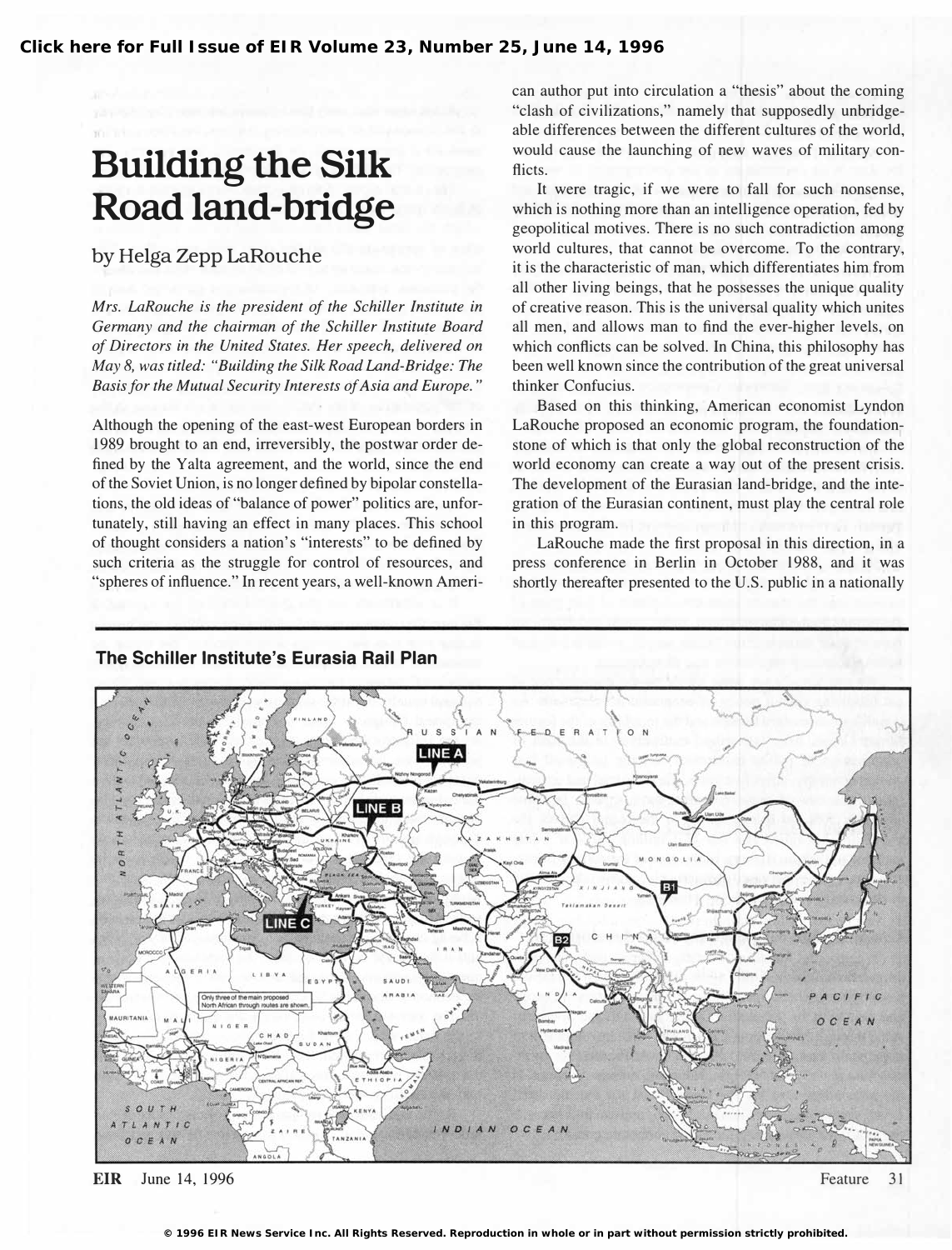broadcast television show. In November 1989, after the Berlin Wall had fallen, LaRouche proposed a program for the "Productive Triangle," in which he defined the guidelines for East-West cooperation, in the development of western Europe. The essential concept, was to use the industrial and technological potential of the economic region, defined by the cities of Paris-Berlin-Vienna, via a system of "corridors," for the development of all Eurasia.

The opening of the land-bridge between China and the CIS [Community of Independent States] nations in 1992, represented a first important breakthrough. Since then, a number of conferences and publications on this theme, in China and other countries, shows that the impulse to overcome the economic crisis in this way is very much alive. A few years later, European Commission President Jacques Delors presented a similar plan, named for him. This is, however, restricted to Europe, and, because of the "logic" of the Maastricht Treaty, has not even begun to be realized.

Any competent economic consideration, must start from the point that already today, three-fourths of the world's population, 4.4 billion people, live in Eurasia, and that, given normal "development," without catastrophe, that population will grow to 7-10 billion.

If, in the next years, we are to prevent seismic economic and demographic collapses, it would be urgently required to overcome the current underdevelopment of vast parts of the former Soviet Union, China, India, South and Southeast Asia, in basic infrastructure (water supply, modem transport networks, energy production and distribution).

We can already see what would be the consequence of not following such a policy of economic development: As is well known, eastern Europe and the republics of the former Soviet Union, have committed themselves to the path of privatization of public enterprises and the unlimited free market economy. After five years, the industrial and agricultural capacities of those countries have shrunk, in some areas, by 50%. In Russia alone, in the recent period, the population has fallen at a rate of 1 million per year, while national and ethnic tensions in the area of the former Comecon states have increased dangerously, above all, because of drastically worsened living conditons.

### Grand design for peace through development

We propose, therefore, a totally different path. The governments of Eurasia should agree on an integrated infrastructure program, which connects the industrial centers of Europe and Asia with the population centers in South and Southeast Asia, through "development corridors." The development of those main axes of traffic, through Great Projects for infrastructure in transport, energy, water, and communications, is the precondition, to lay the groundwork for the industrial development of the Eurasian land-mass, and can thus become the motor for overcoming the world economic crisis.

At the same time, only this form of economic cooperation, in the interests of all participating nations, can represent the basis for a durable peace for the twenty-first century. The concept is: "Peace through Development."

The central aspect of this program, is an Eurasian network of high-speed trains for transport of persons and goods, in which the three main lines indicated on the map, connect most of approximately 60 big cities with each other. This infrastructural integration will mean an enormous increase of the economic efficiency of the connected economic area of more than 1 billion people living alongside these lines. In connection with this rail network, internal waterways must be modernized and extended. The construction of new ports will lay the foundation for a dramatic expansion of maritime trade, the which can be anticipated, given the expected growth of the population of the Pacific-Indian Ocean Basins, in the coming century. At the same time, long-delayed water projects, like the regulation of rivers and flood control, must be realized.

Production of electricity should be central for the necessary production and distribution of energy, which should first occur in the main "corridors." To make possible, in all of Eurasia, an electricity consumption for households and industry on the level of the industrial states, there is a deficit of over 5,000 gigawatts, five times today's capacities.

It is important, that the governments of the nations of Eurasia, first come to agreement on a unified plan, since, only in this way, can the optimal development of the region be realized. If such a Eurasian Grand Design exists, then any partial realization in its construction, brings not only direct national benefit, but at the same time, is a step toward realizing the Grand Design to shape our world in the 21st century. As the infrastructure program sketched here represents the preconditions for economic and agricultural development, but is not immediately profitable, but is rather oriented toward the common well-being, the right to generate credit must be brought back under the control of sovereign governments. Through appropriate legislation, national banks must be able to generate credit lines for these projects, which must be oriented in their scope, to the requirements of productive workplaces and the workforces employed in these great projects. As these credits are related to future production, wealth is being created, and they are not inflationary. They are even anti-inflationary; on the one side, the unproductive costs of unemployment are eliminated, and, secondly, the real costs to the economy, due to the lack of infrastructure, are eliminated.

The national banks issue credit through regional banks, to the firms which work for the various projects. It can be historically documented, that the resulting tax revenues, in the western countries, have always been, ultimately, bigger than the credits issued in the first place.

As the realization of infrastucture projects of this magnitude-in China alone, 100,000 kilometers of new rail lines,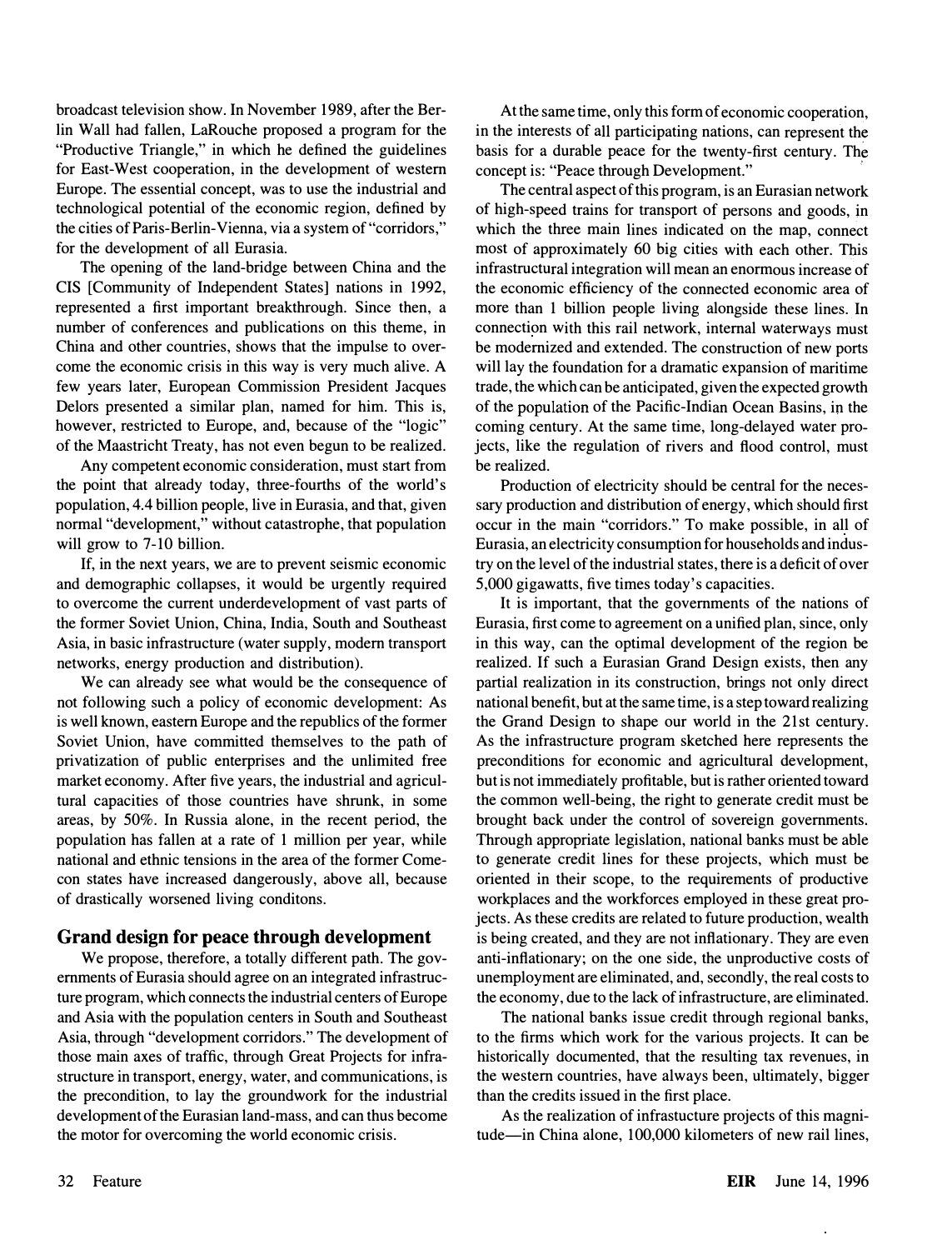1 million kilometers of modem roads, and several thousand kilometers of new waterways are needed—will require all available industrial capacities of the participating nations, and, as new capacities have to be created, the different countries should work in a division of labor, and thereby balance existing three-way trade flows through so-called clearinghouses. A newly founded Eurasian Development Bank could take over this task.

This conference in Beijing is taking place in an extraordinarily important historic context. The strategic reality affecting every region, is the fact that the presently hegemonic financial system is in the end-phase, before its collapse. If this system, bankrupted through decades-long mistaken economic and financial policy, is not reorganized through an orderly bankruptcy procedure, and replaced by a new system, the entire planet is threatened with a new dark age, best compared to the collapse of civilization in the fourteenth century. The threatening global collapse, can be compared to the collapse of earlier dynasties.

Ultimately, any solution for the crisis, must include a central aspect: that the American President, as leader of the currently most influential nation, pursue this reorganization. He

must use the emergency powers of the Presidency, and put the U.S. Federal Reserve into bankruptcy receivership, and under the supervision of the U.S. Treasury. According to Paragraph 1 of the U.S. Constitution, the President can obtain the right from Congress to issue, in the tradition of the late President Franklin Roosevelt, several trillion dollars worth of credit for financing well-defined infrastructure projects to overcome economic depression. The administrations of George Washington and James Monroe are precedents for establishing a National Bank.

At the same time, the President must convene an emergency monetary policy meeting, of the principal nation-state powers, for the purpose of establishing a new international monetary system, based on stabilized parities of currencies, to the purpose of fostering a global revival and expansion of agricultural and industrial production, based upon capitalintensive, energy-intensive modes of investment, in scientific and technological progress.

#### The Renaissance ahead of us

These problems cannot be solved at this conference, but we can and must consider how the economic reconstruction

### Tennenbaum presents LaRouche's economics

Schiller Institute representative Dr. Jonathan Tennenbaum, in his presentation to the international symposium, called for the creation of a system of infrastructure development corridors from the Atlantic to the Pacific. He stressed that in planning Eurasian land-bridge development going into the 21st century, we must discard "GNP" and related statistical methods which—especially given the huge speculative "bubble" in the world economy today-give a monstrously distorted picture of economic reality. Instead, we must use the criteria provided by the science of physical economy.

Tennenbaum presented the concept of "density functions," illustrating them by a comparison of the United States, West Germany, and Japan (before the present depression) in terms of per-capita and per-square-kilometer energy requirements. By concentrating on combined development of basic economic infrastructure within the 100-150 kilometer-wide corridors defined by the "Eurasian bridges," we obtain the relatively greatest rate of increase in the physical productivity of the Eurasian economy as a whole. The same criterion of "density functions" applies also to the choice of technologies for infrastructure development. Tennenbaum stressed the importance of building chains of new, nuclear-powered industrial cities along the Eurasian bridges, emphasizing the role of the High Temperature Reactor (HTR) technology. We also need to develop high-density, automated freight transport systems based on magnetic levitation, he said.

Tennenbaum attacked the Thatcherite policies of indiscriminant privatization as "irresponsible and dangerous." The gigantic scale of infrastructure investments required today, can only be achieved through the use of "Hamiltonian" modes of productive credit-generation by sovereign nation-states. The fact is, that large-scale investments in basic infrastructure—with emphasis on increasing levels of technology-are the most profitable form of investment which exists for a national economy as a whole. Well-designed investments of this type will be paid back many times over, by the resulting expansion of the tax base. Multilateral trade agreements, with emphasis on the development and sharing of advanced technology, will play a crucial role in development of the Eurasian "infrastructure corridors," providing favorable conditions for tapping the capabilities of the military-industrial complex in the former U.S.S.R., for example. But to clear the way for this, we urgently require a reorganization of the presently bankrupt world monetary and financial system, Tennenbaum concluded.